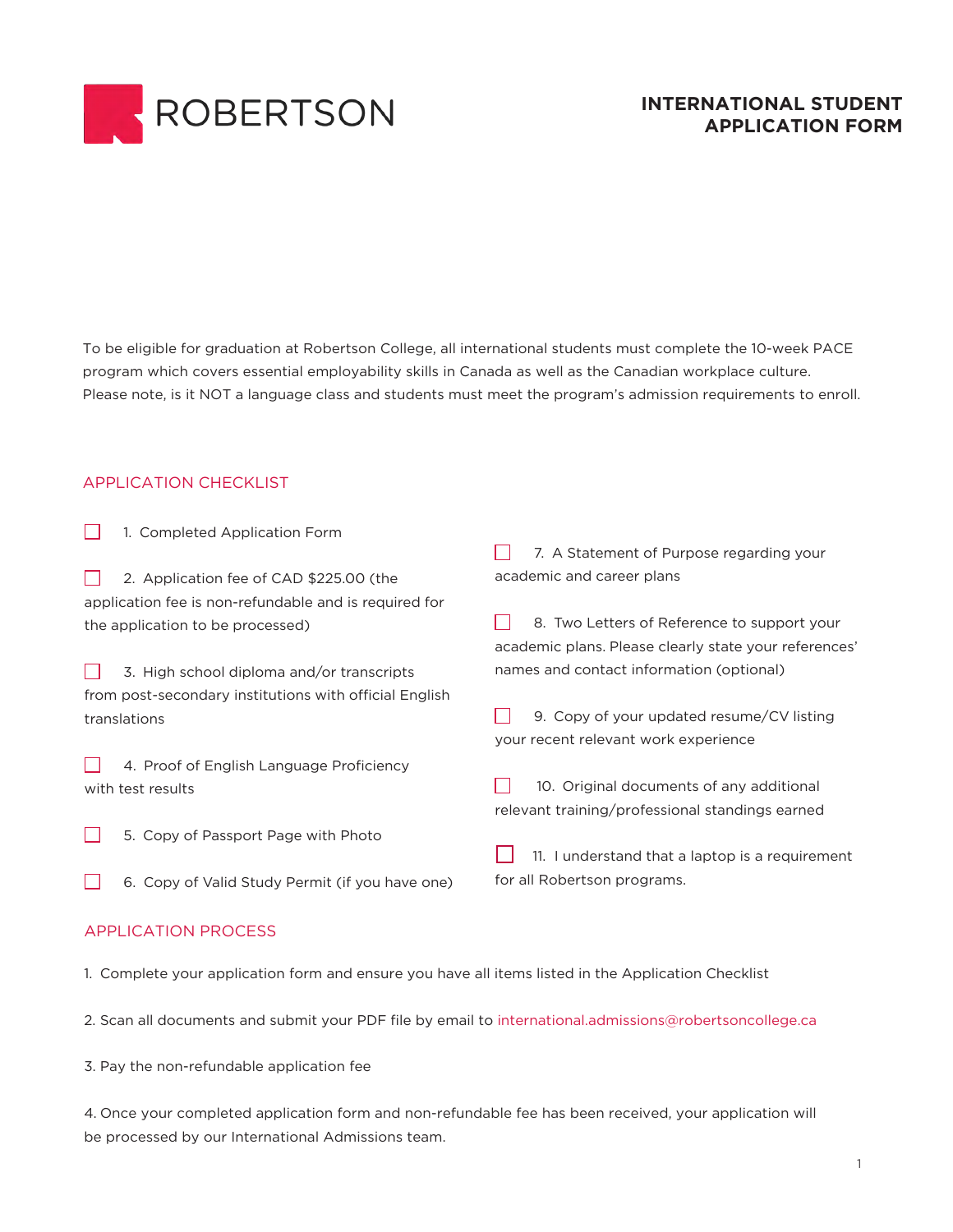# Part 1 - PERSONAL INFORMATION

| <b>Please Print</b>                          |                                                          |             |
|----------------------------------------------|----------------------------------------------------------|-------------|
| Family Name (as it appears on your passport) | Given Name (as it appears on your passport)              |             |
|                                              |                                                          |             |
|                                              | Preferred name                                           |             |
| Date of Birth (yy/mm/dd)                     | Gender<br>Male<br>Female<br>$\mathbf{1}$<br>$\mathbf{L}$ |             |
| Citizenship                                  | Other Language(s) Spoken                                 |             |
| Address                                      |                                                          | Postal Code |
| City                                         | Province/State                                           | Country     |
| Phone ()                                     | <b>Email Address</b>                                     |             |

| <b>Emergency Contact</b>                                          |                                                    |  |
|-------------------------------------------------------------------|----------------------------------------------------|--|
| Name                                                              | Relationship to Student                            |  |
| Phone ()                                                          | Email                                              |  |
| Do you have physical/medical concerns that we must know<br>about? | Do you have any allergies that we must know about? |  |

# Part 2 - PROGRAM CHOICE

| <b>Program Choice</b>                                    |                    |
|----------------------------------------------------------|--------------------|
| Program for which you are applying (First Choice)        | Program Start Date |
| Program for which you are applying (Second Choice)       | Program Start Date |
| OFFICE USE ONLY: Robertson ID number (if already issued) |                    |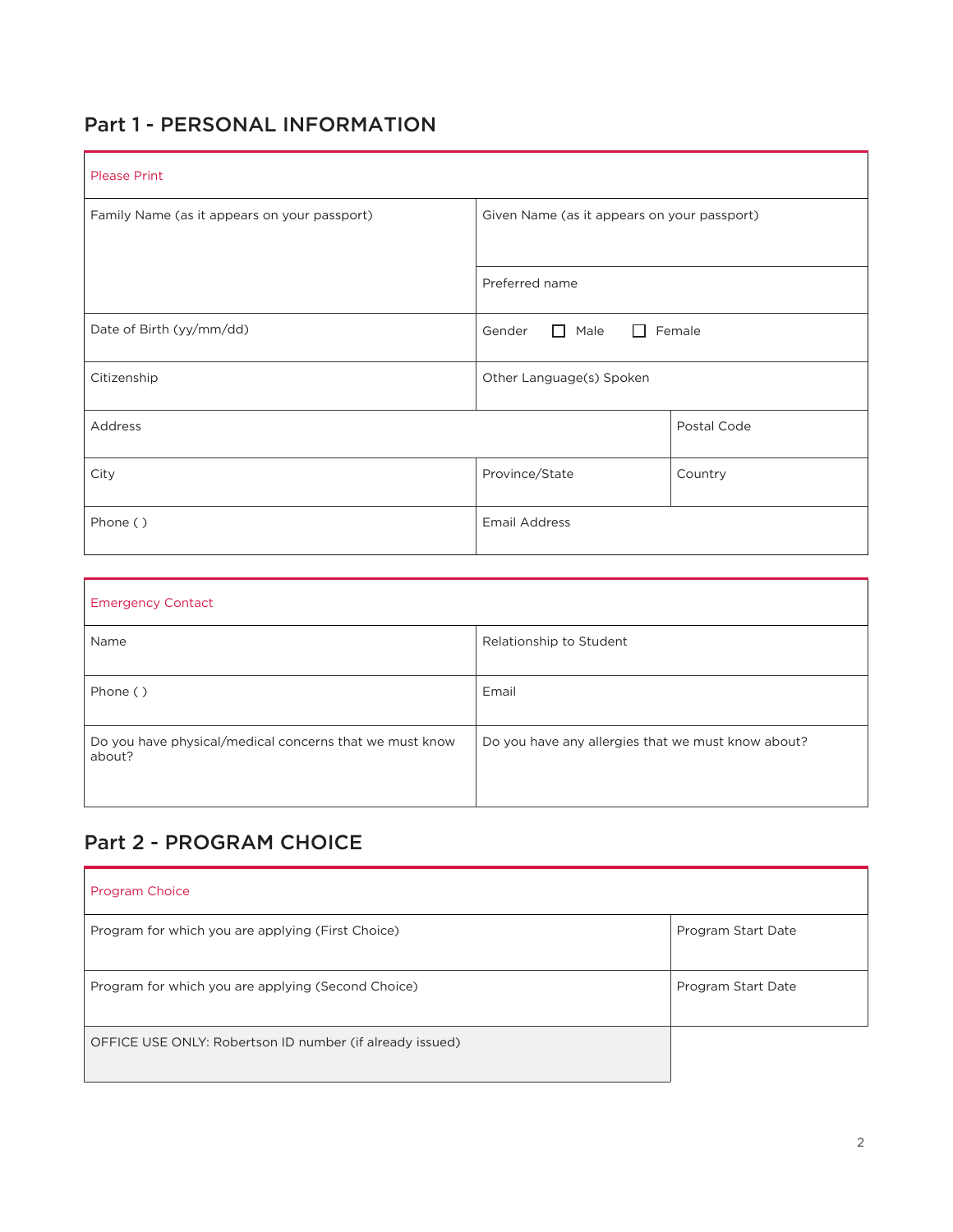# Part 3 - EDUCATIONAL HISTORY

| Secondary Education (ie. High School) (Original Transcripts must be provided) |                    |                                    |
|-------------------------------------------------------------------------------|--------------------|------------------------------------|
| Institution Name                                                              | Country            |                                    |
| Credential Earned                                                             | Date of Graduation | Dates Attended (mm/yy - mm/<br>yy) |

| Post-Secondary Education (ie. University or College) (Original Transcripts must be provided) |                    |                                    |
|----------------------------------------------------------------------------------------------|--------------------|------------------------------------|
| 1) Institution Name                                                                          | Country            |                                    |
| <b>Credential Earned</b>                                                                     | Date of Graduation | Dates Attended (mm/yy - mm/<br>yy) |
| 2) Institution Name                                                                          | Country            |                                    |
| Credential Earned                                                                            | Date of Graduation | Dates Attended (mm/yy - mm/<br>yy) |

| <b>ESL Credentials</b>                                                                                                                                                                              |                                                       |  |
|-----------------------------------------------------------------------------------------------------------------------------------------------------------------------------------------------------|-------------------------------------------------------|--|
| Language Proficiency Assessment: $\Box$ TOEFL $\Box$ IELTS $\Box$ CanTest $\Box$ Other<br>Original Documentation must be provided. (Must have been completed within two years prior to application) |                                                       |  |
| Credential Earned                                                                                                                                                                                   | From $\text{mm/yy - mm/yy}$ to $\text{mm/yy - mm/yy}$ |  |

# Part 4 - EMPLOYMENT BACKGROUND

| <b>Employment Background</b> |                                                       |
|------------------------------|-------------------------------------------------------|
| 1) Employer                  | Country                                               |
| Job Title                    | From (mm/yy - mm/yy) to (mm/yy - mm/yy)               |
| 2) Employer                  | Country                                               |
| Job Title                    | From $\text{mm/yy - mm/yy}$ to $\text{mm/yy - mm/yy}$ |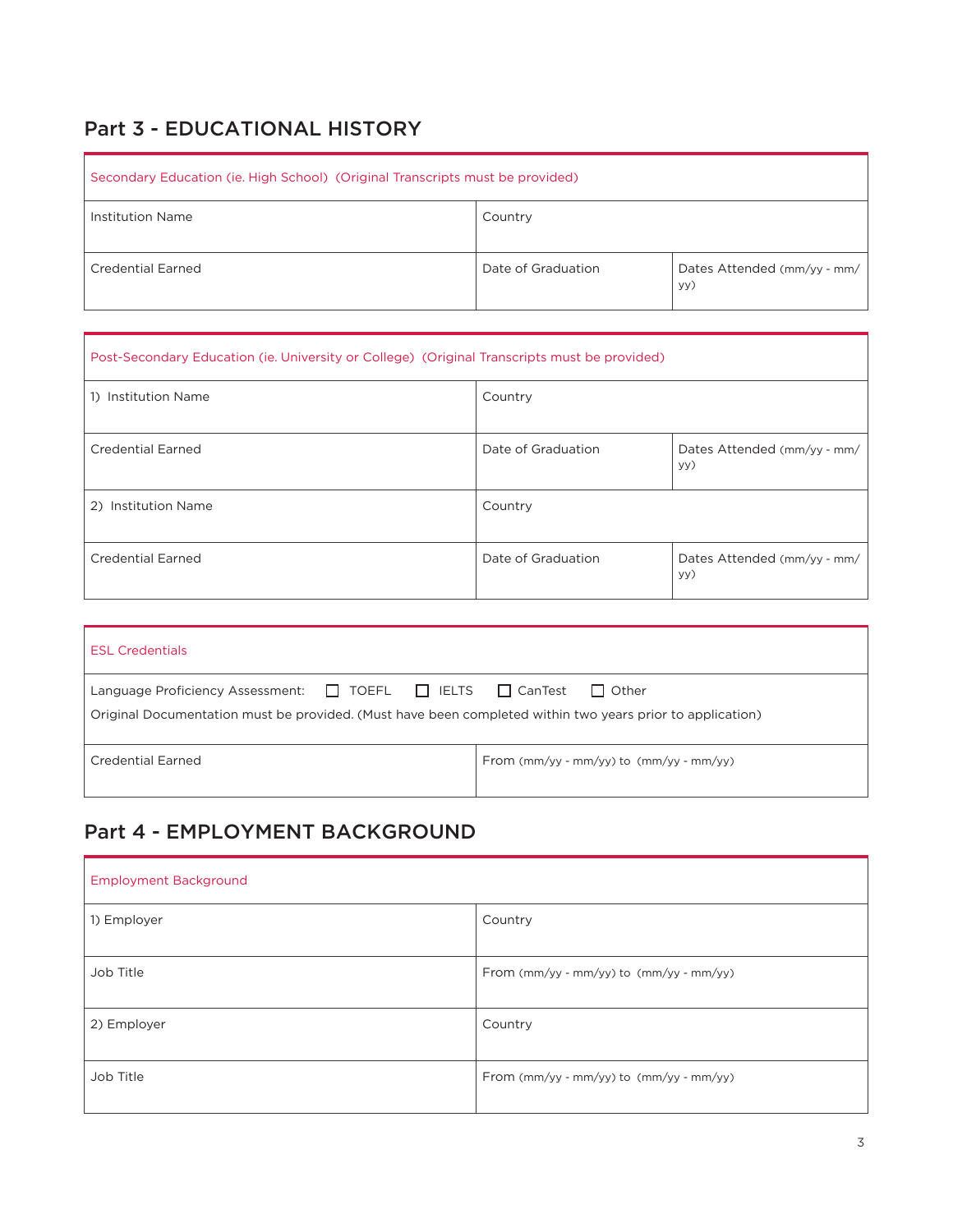# Part 5 - AGENCY INFORMATION

| Agency/Referral Information (If Applicable)                                                                                               |              |         |  |
|-------------------------------------------------------------------------------------------------------------------------------------------|--------------|---------|--|
| Agency                                                                                                                                    | Contact Name | Phone   |  |
| <b>Mailing Address</b>                                                                                                                    | City         | Country |  |
| Email (if using a representative, this will be the primary contact for all Robertson College information until the first day of<br>class) |              |         |  |

### INTERNATIONAL STUDENT TUITION PAYMENT & REFUND POLICY

The \$1000 admission deposit is non-refundable under any circumstances other than a visa rejection issued by IRCC. An official visa rejection letter from IRCC must be submitted within 4 weeks from the date of the rejection.

Any portion of the tuition fee not received by the due date may be subject to a late payment fee of \$100 and an additional 5% will be charged on the outstanding balance 6 days after the due date.

For more information, please refer to the International Tuition Payment Policy and International Refund Policy at robertsoncollege.com/international-students/forms-and-policies-for-international-students/.

**Initial** 

#### ROBERTSON COLLEGE PRIVACY POLICY

Any information captured as part of the admissions process is kept protected via current industry-standard information security measures and will only be used for purposes that are consistent with activity necessary to the operation of the college, in compliance with the provisions of the Freedom of Information and Protection of Privacy Act.

For more information, please contact our Admissions Advisors at international.admissions@robertsoncollege.com or by visiting our website at robertsoncollege.ca/privacy-policy.

Initial